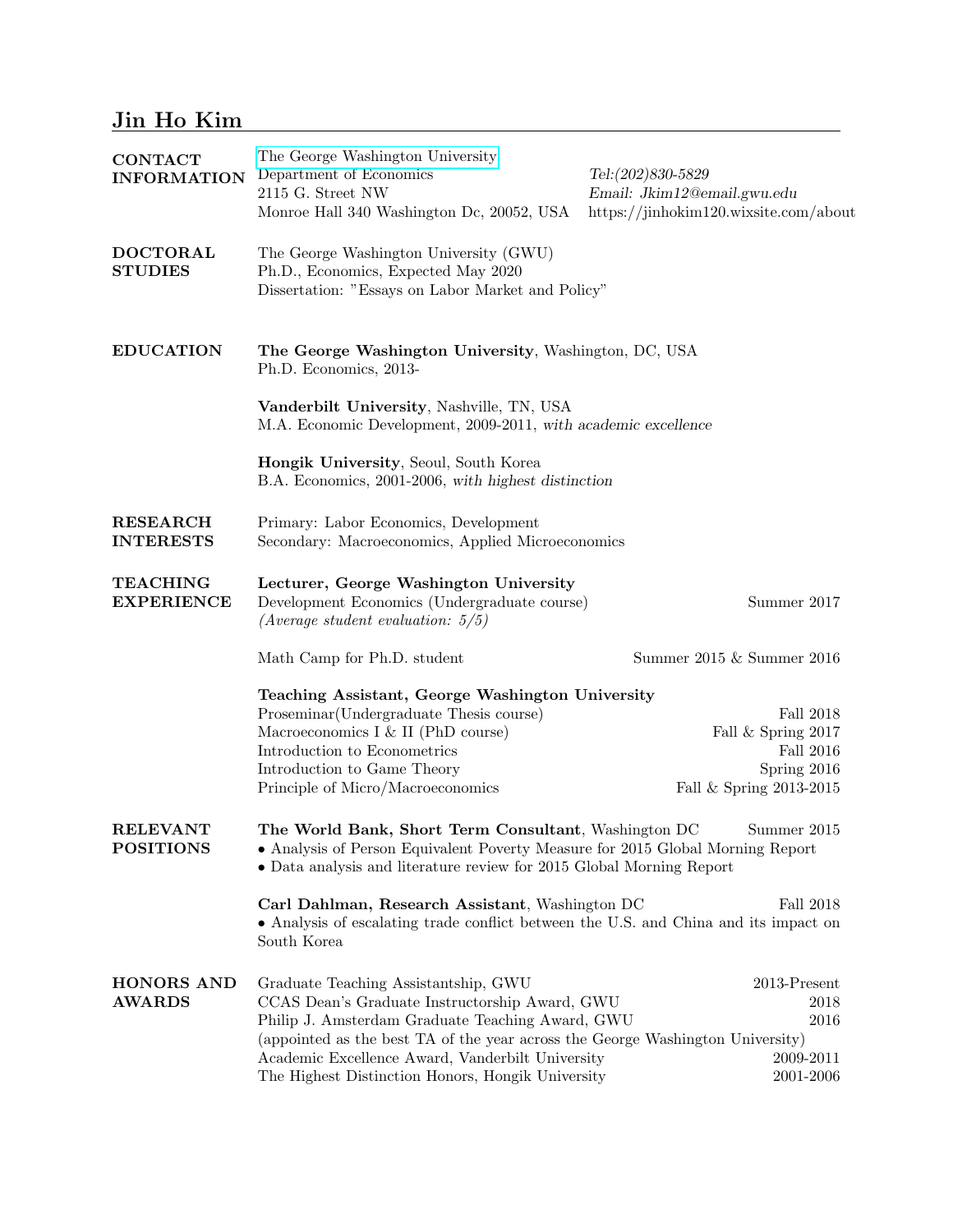**CONFERENCE** PRESENTA-TIONS 2019 Asian Econometric Society, North American Econometric Society, European Econometric Society, Jobs and Development Conference(World Bank/IZA/NJD), Georgetown Center for Economic Research Biennial Conference, Midwest Economic Theory and International Trade Conference, Asian and Australasian Society of Labour Economics Conference (scheduled), International Symposium on Contemporary Labor Economics (scheduled) 2018 Southern Economics Association, Asian Econometric Society, China Econometric Society, IAES London Conference, Economics of Informality Conference (Bogota) 2017 Singapore Economics Review, Asia-Pacific Conference on Economics & Finance

- SOFTWARE MATLAB, STATA, OxMetrics, LATEX
- LANGUAGE English(Fluent), Korean(Native)
- PUBLICATIONS [Evaluating a Long-run Forecast: The World Bank Poverty Forecasts](https://5b65bd4a-7629-40d9-8935-d29b1e0b4d0d.filesusr.com/ugd/f2c251_33371d267ade4d1da381a8dc10934f38.pdf)(with Herman Stekler) Economic Bulletin, (2017), 37(3), pp.1151-1159

[Minimum Wage, Women's Decision Making Power within Households: Ev](https://5b65bd4a-7629-40d9-8935-d29b1e0b4d0d.filesusr.com/ugd/f2c251_df1ddc1a302d44ebb0c5a40e8263d775.pdf)[idence from Indonesia](https://5b65bd4a-7629-40d9-8935-d29b1e0b4d0d.filesusr.com/ugd/f2c251_df1ddc1a302d44ebb0c5a40e8263d775.pdf)(with Benjamin Williams) Economic Development and Cultural Change, (forthcoming)

RESEARCH PAPERS [Minimum Wage, Informality and Economic Development](https://5b65bd4a-7629-40d9-8935-d29b1e0b4d0d.filesusr.com/ugd/f2c251_6094a5c110b443a69cc49353c7f9df3b.pdf)(Job Market Paper) This paper develops an equilibrium wage-posting model that provides a coherent theoretical prediction of the effect of minimum wage on labor market structure. The model incorporates labor market features commonly found in developing countries such as (i) monopsonistic competition among firms for workers, (ii) firms that decide whether or not to comply with the minimum wage law, and (iii) heterogeneity of firm and worker productivity in the formal and informal sectors. Using historical minimum wage changes in Indonesia during 2000-2014, this paper empirically confirms the predictions of the model. An increase in the minimum wage can induce (i) an increase in formal sector employment, (ii) an increase in formal sector wages, (iii) reduced economic rents for monopsonistic employers, and (iv) an increase in the number of formal sector firms that do not comply with the minimum wage regulation.

#### RESEARCH IN PROGRESS Productivity dispersion and the rise of unemployment (with Hyung Joon Chung)

With the increase in technological innovation and globalization, productivity-gap across firms has widened. This paper investigates the effect of such productivity dispersion on job quality across firms and unemployment. Using Youth Panel data (2007-2017), Korean Labor and Income Panel Study (1998-2016), and Wage Structure Survey (1980- 2016), we first document evidence on wage gaps between workers in large firms vis-a-vis small and medium-sized companies. Further, utilizing a marginal treatment approach, where treatment is assigned based on a worker's employment status in a large firm, we furnish evidence on labor market segmentation between large and small firms. We propose further work to extend the existing wage-posting model by assuming that firms offer two kinds of jobs, a full-time job and a temporary work. With the increased productivity gap, between-firm competition reduces, and productive firms tend to offer more full-time job vacancies, whereas less productive firms tend to offer short-term vacancies. Also, we propose to endogenize job arrival rates to capture the individuals'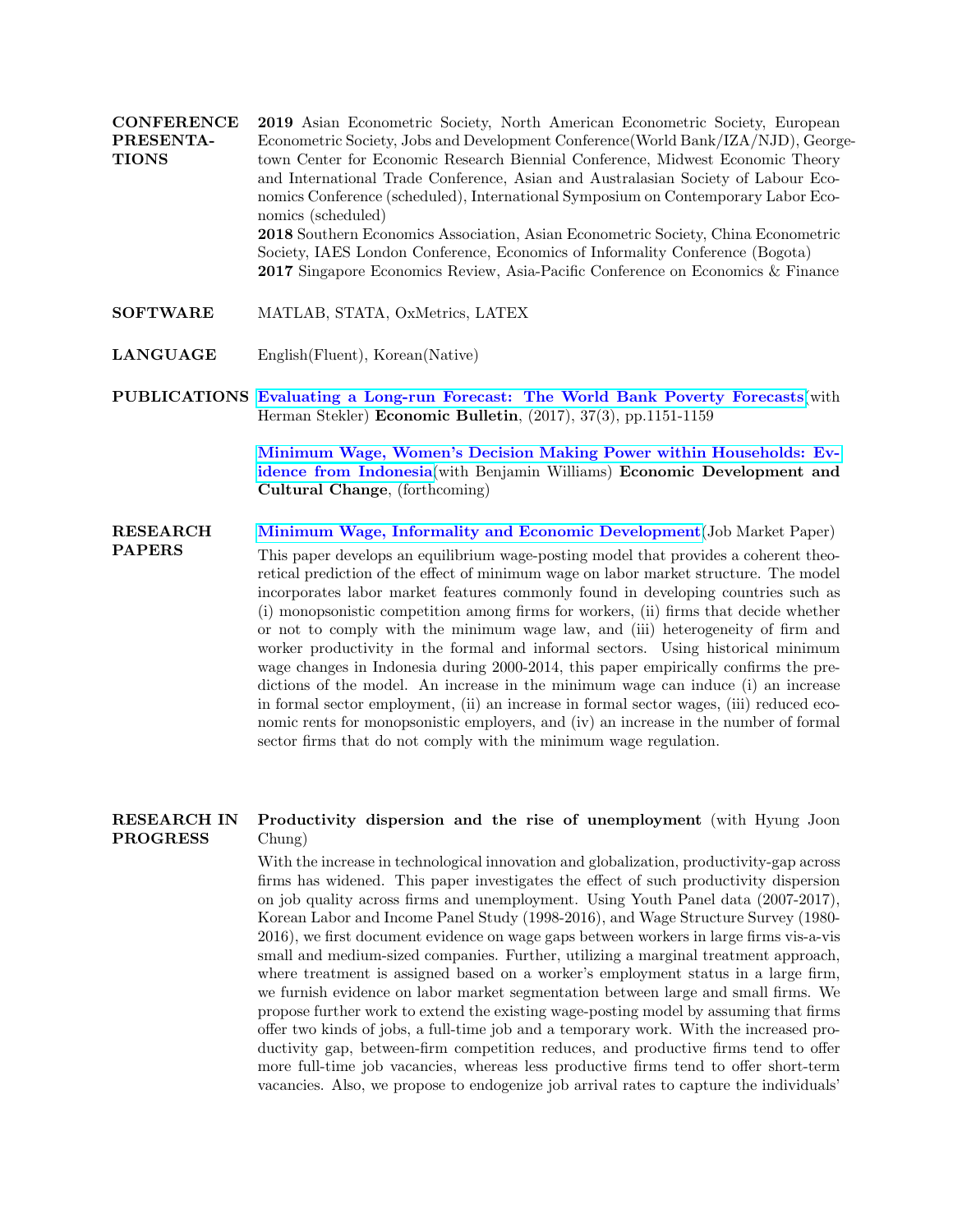incentive to keep searching for job opportunities in more productive firms. With increasing productivity gaps, individuals' choice of lining up at productive firms at the risk of being unemployed is a rational decision.

#### Hetergeneity in Household Decision Making: Evidence from Indonesia (with Benjamin Williams)

We investigate heterogeneity in household decision-making, based on wives' labor force participation, using IFLS data. Taking wives' labor force participation status as a treatment and employing the marginal treatment effect method (MTE), we test how wives' involvement in the labor force affects her decision making power in the household. While we find that for most households, wives experience an increase in decision marking power as their labor market participation increases, there are specific sub-groups, where decision-making power reduces with an increase in labor force participation. Our preliminary results suggest that the decision-making process differs across households and that neither the unitary model nor the bargaining model can fully capture underlying household dynamics.It seems the unitary model with a dominant husband could explain the decision making-process for sub-groups where married women work and subsequently lose their decision making power.

### The Effect of Smart Phone Penetration on Gasoline Price Dispersion: Evidence from South Korea(with Eunpyo Hong)

This paper examines the effect of search behavior among consumers to seek information on gasoline prices and dispersion in gasoline prices. Contrary to the prediction of the conventional model, our empirical analysis finds that reduced cost to earn information for gasoline price with the wide-use of smartphones increased price dispersion. Our empirical results are robust to different regression specifications and measures of price dispersions commonly used in the literature. We propose to develop a theoretical model to understand this empirical observation.

#### Chronic Poverty Measurement

Distinguishing the chronic poor from the transient poor is an important task in that the relevant policy to cope with each kind of poverty varies. As such, researchers suggested different approaches to identify chronic poverty and transient poverty. Two identification approaches have been popularized, and applied in many different contexts: component approach and counting approach. This paper surveys the existing two different chronic poverty measurement, reinterprets the existing methodologies with focus on the intertemporal substitutability assumption which distinguishes these methods, and then suggests the way to apply each measurement given certain survey data (Income/consumption).